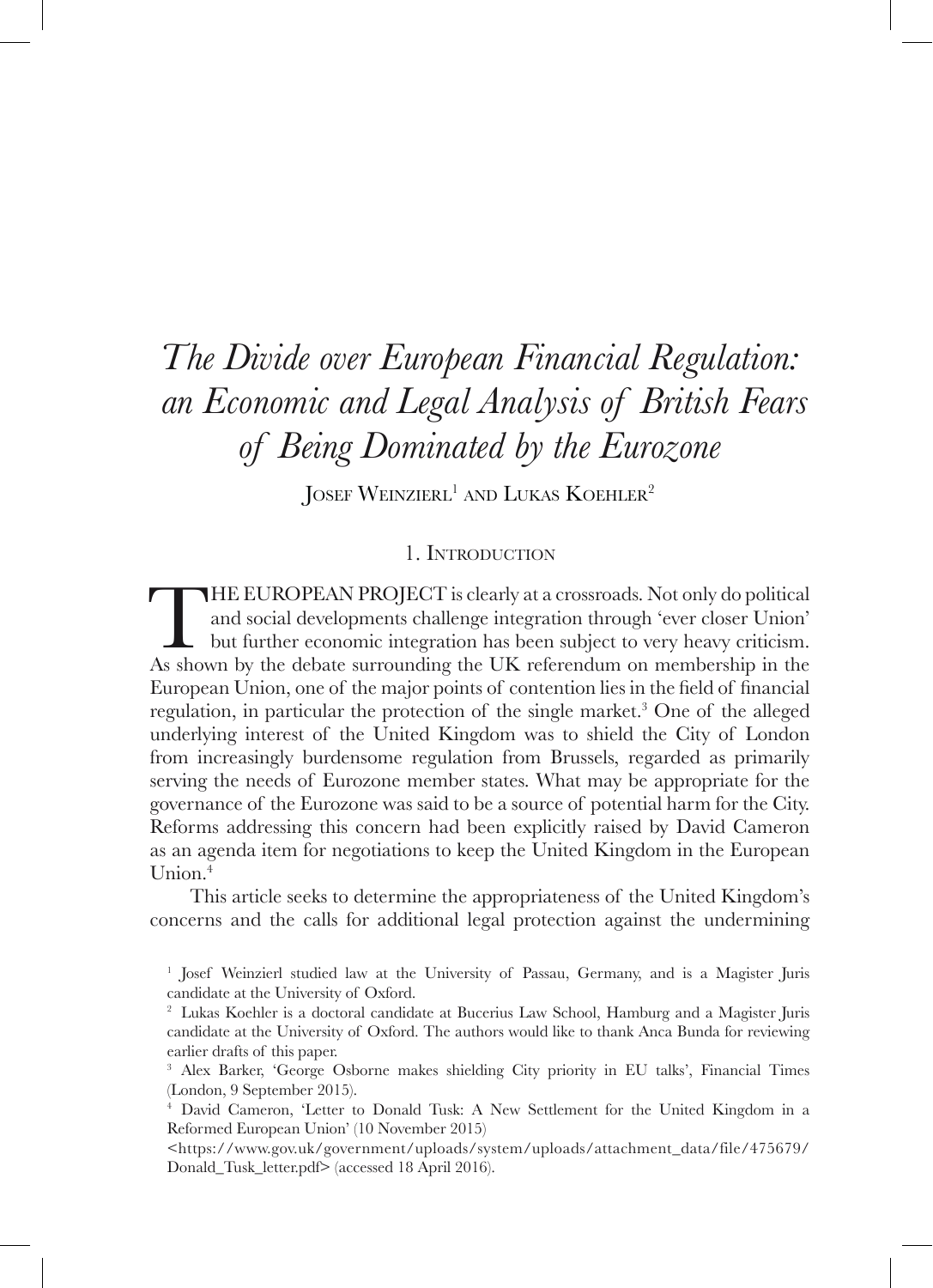of the single market by Eurozone policy. Even post-Brexit, these issues remain relevant; the United Kingdom may well retain access to the single market. For this purpose, the diverging interests and concerns will first need to be defined and explained. Second, the mechanisms through which these interests may be realised will be analysed and put into the legal context. Thirdly, formal and substantive legal safeguards will be assessed against this background. Finally, we will conclude that only option to 'shield' the City is Brexit.

### 2. The Divide over Europe's Regulatory Integration

At the heart of the problem lies the separate existence of a currency union and a (much wider) single market. While the former is currently comprised of 19 members, the latter is currently composed of 28 members. The financial crisis of 2007/2008 and the sovereign debt crisis that began in 2010 showed that in an international financial world, risks cannot realistically be contained to single states, let alone financial institutions. The crisis was followed by rather modest reforms at the single market level. However, Eurozone states took on the ambitious project of building a banking union with the aim of significantly deepening regulatory integration.5 Tension results from the fact that the Eurozone states—while pursuing deeper regulatory integration—are members of the single market at the same time.

# 3. The New Regulatory Landscape

#### *A. Why European Financial Regulation?*

Financial activity takes places across borders. There is no doubt that, even on an international level, banks cater for positive effects, such as the provision of a payment system, the diversification of risks for depositors, and the allocation of available short term capital to long term projects.<sup>6</sup> From an economic point of view, there is nothing in principle wrong with this as long as the economic risks inherent to the financial industry are not imposed on third parties. Banks' reliance on short term finance makes them dependent on the trust of market participants.<sup>7</sup> The sudden withdrawal of this short term finance may render their business insolvent. Creditors of banks B and C may take the difficulties of the first bank A as an indication that their banks will not be able to pay back loans, irrespective of the actual situation of B and C. Consequently, their creditors will also withdraw

<sup>&</sup>lt;sup>5</sup> Cf. Communication from the Commission to the European Parliament and the Council, 'Roadmap towards a Banking Union', COM/2012/0510.

<sup>6</sup> Cf. John Armour et al, Principles of Financial Regulation (OUP, forthcoming 2016), Ch. 13.

 $\frac{7}{1}$  John Armour et al (n 6) Ch. 13.2.2.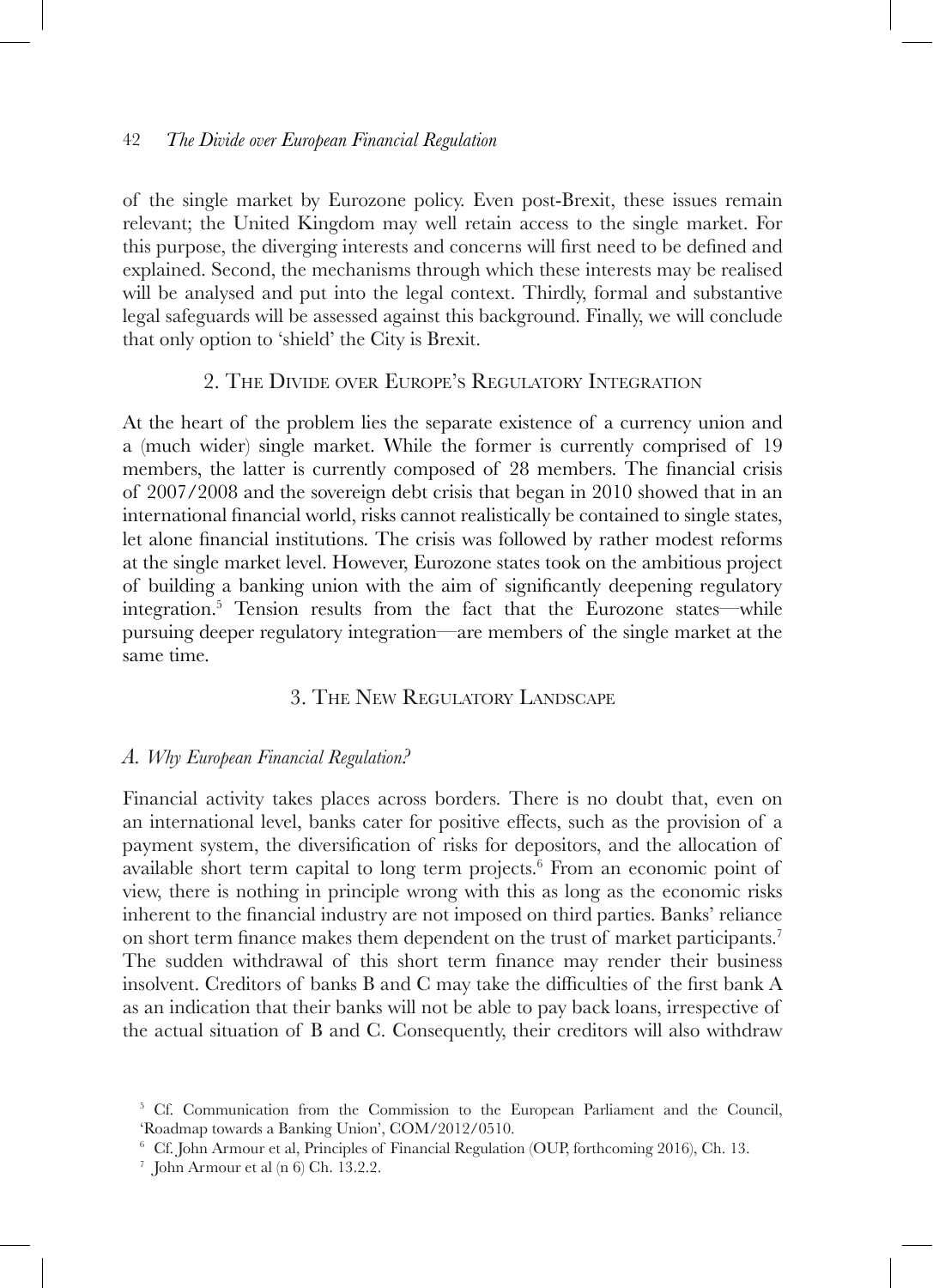their short term financing.<sup>8</sup> This leads to a vicious and indeed 'contagious' circle of reinforcing withdrawals of credit, ultimately endangering the viability of banks' business models and the real economy as a whole.<sup>9</sup>

The dangers for the economic system that come with financial activity materialise in the shape of either economic crises or state bailouts. Put differently, the financial risks taken on by individual actors may impose economic costs on society at large ('negative externalities' or 'costs'). To prevent these economic costs from arising in the first place, banks are subject to special regulation. Regulation seeks to internalise the costs into the banks' business models<sup>10</sup> by requiring, for example, a certain amount of equity to absorb losses.<sup>11</sup>

#### *B. The European Dimension of Financial Regulation*

Because of the interconnectedness of financial institutions in the single market, reference is often made to an internal market of financial services.12 There is nothing special about the debt of a Finnish company ending up as an asset held by a Spanish bank. At the same time, the interconnectedness of the financial markets entails cross-border externalities.13 In the same way that a financial institution may suffer from another bank's difficulties, financial systems in member states B and C may suffer from a financial crisis in member state A. This calls for regulation at the European level.<sup>14</sup> Two fora for regulation have to be distinguished: the single market on the one hand, encompassing all members of the European Union, and, on the other hand, the newly formed banking union.

#### 1. The Eurozone: The Single Market

A common effort to regulate the financial industry is nothing new in the single market's legal framework. For instance, prudential regulation for banks has been harmonised through banking directives while, at the same time, leaving national legislators and regulators with wide discretion to transpose them into national law

<sup>&</sup>lt;sup>8</sup> As an illustrative example for this mechanism in the onset of the financial crisis (within the shadow banking sector) see Gary Gorton, 'Slapped in the Face by the Invisible Hand: Banking and the Panic of 2007' (Federal Reserve Bank of Atlanta's Financial Markets Conference, May 2009).

<sup>&</sup>lt;sup>9</sup> Cf. John Armour et al  $(n 6)$  Ch. 13.2.2.

<sup>10</sup> Cf. Anthony Ogus, Regulation: legal form and economic theory (Hart Publishing, Oxford, 2004) 35.

<sup>&</sup>lt;sup>11</sup> John Armour et al  $(n 6)$  Ch. 13.2.3.

<sup>&</sup>lt;sup>12</sup> Recital 7, Council Regulation (EU) 1093/2010 establishing a European Supervisory Authority (European Banking Authority), amending Decision No 716/2009/EC and repealing Commission Decision 2009/78/EC [2010] OJ 2 331/12 (henceforth EBA-REG).

<sup>&</sup>lt;sup>13</sup> Guido Ferrarini and Luigi Chiarella, 'Common Banking Supervision in the Eurozone: Strengths and Weaknesses' (2013), ECGI Law Working Paper No 223/2013, 9 pp <http://ssrn.com/ abstract=2309897> accessed 19 July 2016.

<sup>14</sup> Recital 1, 2 EBA-REG.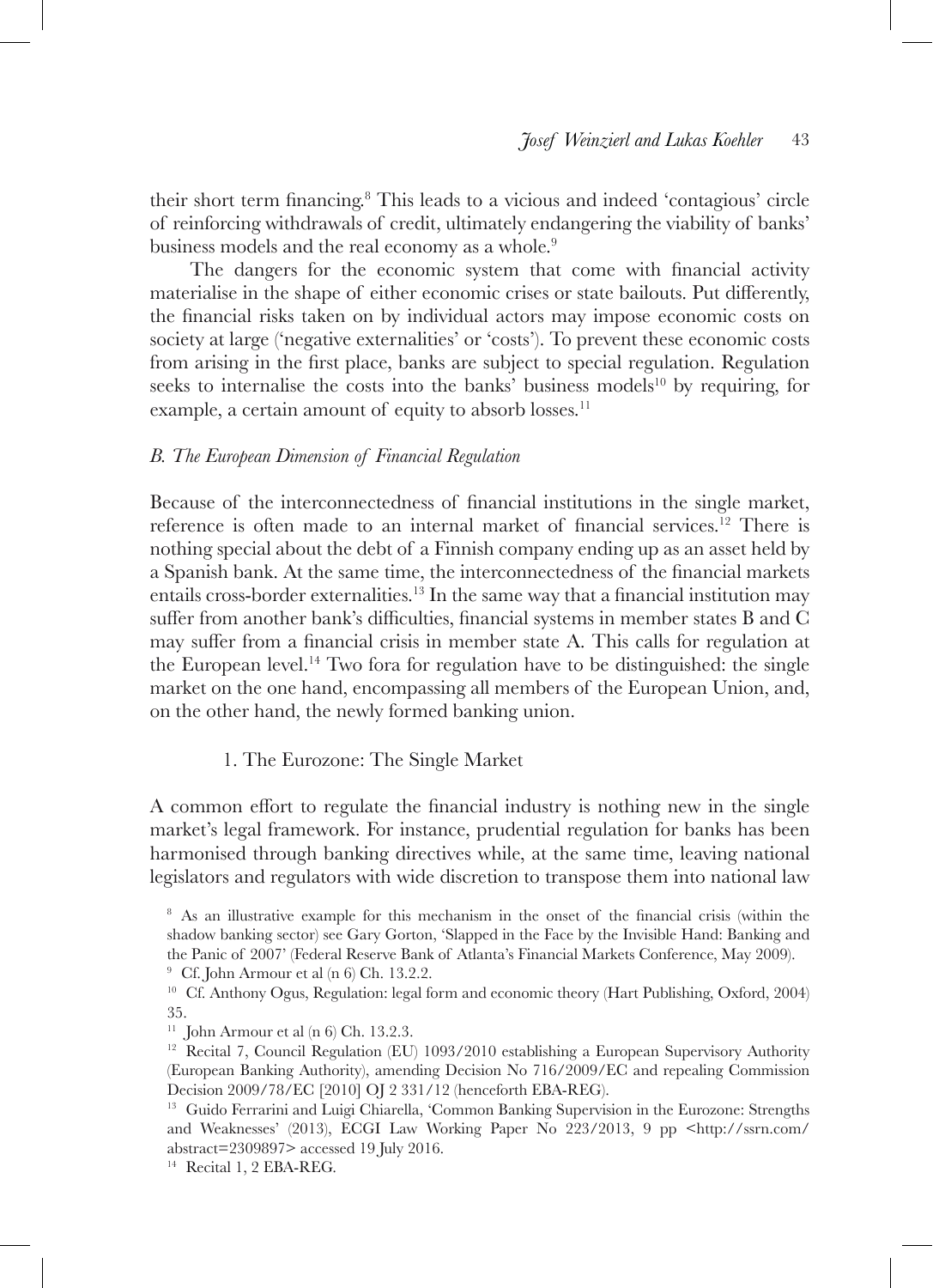and regulatory practice. However, the Europe wide materialisation of systemic dangers in the shape of the financial crises laid bare the need to further deepen regulatory and supervisory integration at the European level. Consequently, reforms brought about significant substantive and institutional changes.

For the first time, the elementary provisions of banking regulation concerning own funds and liquidity were laid down in the harmonising and directly applicable Capital Requirements Regulation<sup>15</sup> ( $CRR$ ), leaving no discretion to national legislators and regulatory agencies. This is complemented by the Capital Requirements Directive<sup>16</sup> ('CRD IV') concerned, *inter alia*, with: the governance of banks, a directive on deposit guarantee schemes<sup>17</sup> ( $\rm DGS'$ ) to provide for common rules on the insurance of bank deposits, and the bank recovery and resolution directive<sup>18</sup> ('BRRD'). The BRRD sets rules for the resolution of banks. These provisions form what is deemed the 'single rulebook of financial services'.

Equally significant are the changes to the institutional landscape. Member states agreed on the creation of the European Banking Authority19 ('EBA'), charged with further harmonising the common rules and their application by provision of technical standards, guidance and the coordination of supervisory processes among national supervisors.20 Unlike the European Central Bank, only in extreme circumstances is the EBA given direct supervisory powers vis-à-vis banks.

### 2. The Eurozone: A Banking Union

In the wake of the sovereign debt crisis of 2010, Eurozone leaders agreed on the creation of a banking union comprising three pillars. It comprises a single supervision mechanism ('SSM') that serves as a basis and precondition for a single resolution mechanism ('SRM'), and an envisaged common deposit insurance.<sup>21</sup>

This ambitious project responds to what can be described an 'implicit liability' for member states in the Eurozone: banks, at times, impose negative externalities onto the entire financial system. In order to avoid harmful economic distortions following from that, states often choose to bail out financial institutions on the

<sup>15</sup> Council Regulation (EU) 575/2013 on prudential requirements for credit institutions and investment firms and amending Regulation (EU) No 648/2012 [2013] OJ L 176/1.

<sup>&</sup>lt;sup>16</sup> Council Directive (EU) 2013/36 on access to the activity of credit institutions and the prudential supervision of credit institutions and investment firms, amending Directive 2002/87/EC and repealing Directives 2006/48/EC and 2006/49/EC [2013] OJ 2 176/338.

<sup>&</sup>lt;sup>17</sup> Council Directive (EU) 2014/49 on deposit guarantee schemes [2014] OJ L 173/149.

<sup>&</sup>lt;sup>18</sup> Council Directive (EU) 2014/59 establishing a framework for the recovery and resolution of credit institutions and investment firms and amending Council Directive 82/891/EEC, and Directives 2001/24/EC, 2002/47/EC, 2004/25/EC, 2005/56/EC, 2007/36/EC, 2011/35/EU, 2012/30/EU and 2013/36/EU, and Regulations (EU) No 1093/2010 and (EU) No 648/2012, of the European Parliament and of the Council [2014] OJ L 173/190.

<sup>19</sup> Cf. EBA-REG.

<sup>20</sup> Art. 8 EBA-REG.

<sup>21</sup> Euro Area, 'Summit Statement' (29 June 2012).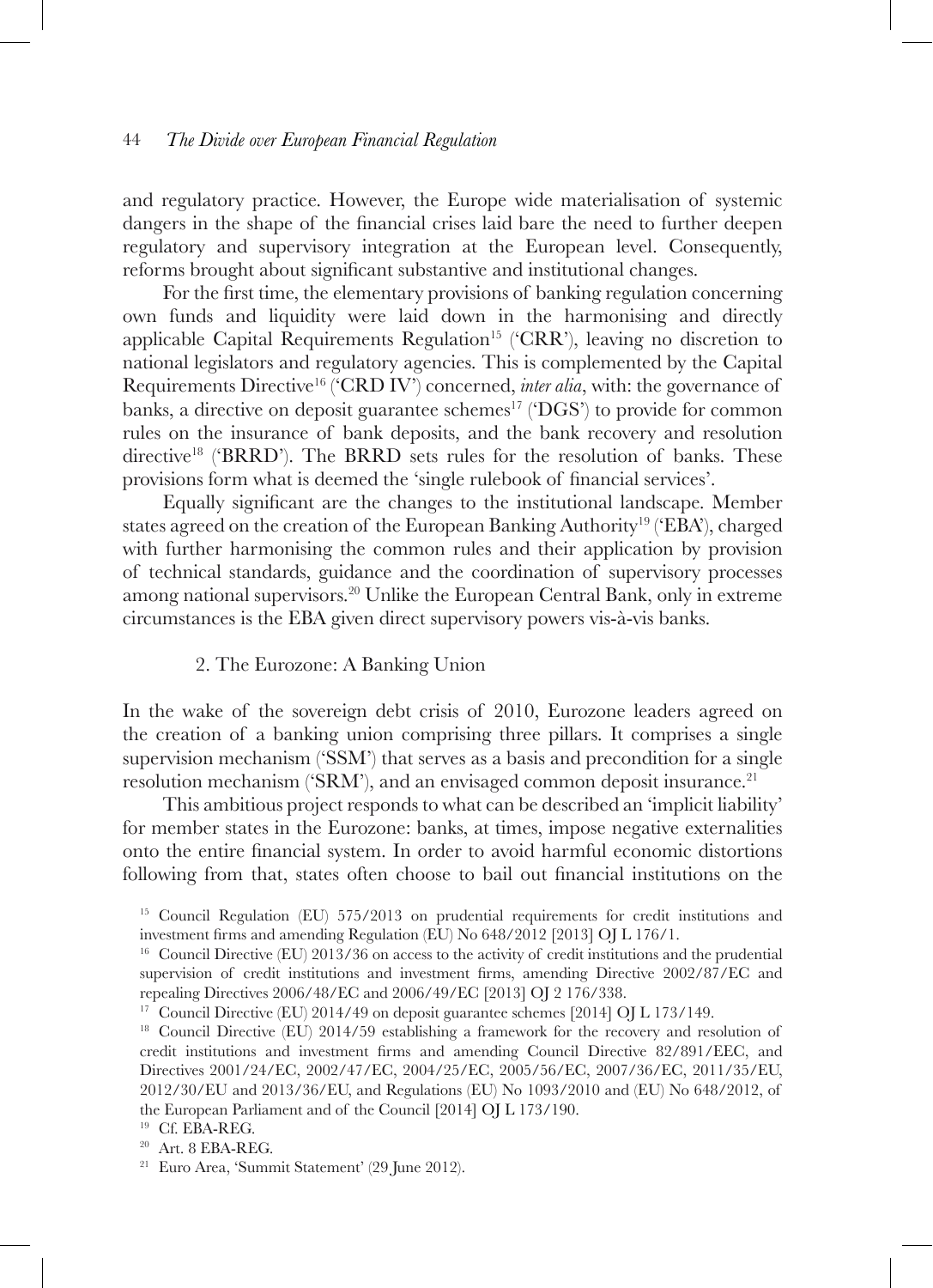brink of collapse. Risks taken by individuals thereby end up in the hands of the public. Unlike members of a mere single market, however, member states of the Euro currency union do not have their own central bank and so only have a difficult route to financing by the European Central Bank ('ECB'). As a consequence, member states are pressured to leave the currency union. Such a step is feared to wreak havoc on the economies of other members of the Union, again inducing these states to indirectly assume responsibility for the first member states' debt. This is what happened with the European Stability Mechanism's ('ESM') financing of Greece, for example.

Common responsibilities, like access to ESM funds or the envisaged deposit insurance backstops, however, call for a common control that the EBA cannot provide.22 Otherwise, banks have no disincentive to continue building financial risks, and national supervisors persist in overlooking these risks. This control is to be provided by the assumption of supervisory tasks by the ECB within the framework of the SSM. The ECB is given the task of directly supervising the Eurozone's 130 largest banks.23 The ECB's remit also enables it to indirectly influence the national authorities' conduct towards the remaining banks by way of regulation, guidelines or general instructions.24

### *C. Diverging interests*

Although the goals of regulation in the single market and the banking union are similar to a great extent, the level of integration is likely to diverge. This can be explained by the marked need for harmonisation within the banking union. Its success—the yardstick here being the economic survival of the currency union depends on a stringent and coherent approach to financial regulation, which is likely to align all participants to act for the common goal. It also has the strong institutions necessary to achieve this goal.

### 1. 'Saving the Euro'

The sovereign debt crisis showed that there are implicit liabilities for all member states participating in a currency union. However, a common approach towards supervision alone will only help in respect of the specific externalities within the currency union. Chiefly, what may be needed is stringent regulation. It is quite clear that the ECB's rule making competences will only be confined to

<sup>&</sup>lt;sup>22</sup> Philip Whyte, 'Britain, Europe and the City of London: Can the triangle be managed?' (Centre for European Reform Essays, July 2012) 6.

<sup>&</sup>lt;sup>23</sup> Art. 6 section 4 Council Regulation (EU) 1024/2013 conferring specific tasks on the European Central Bank concerning policies relating to the prudential supervision of credit institutions [2013] OJ L 287/63 (henceforth SSM-REG).

<sup>24</sup> Art. 6 section 5 lit. a) SSM-REG.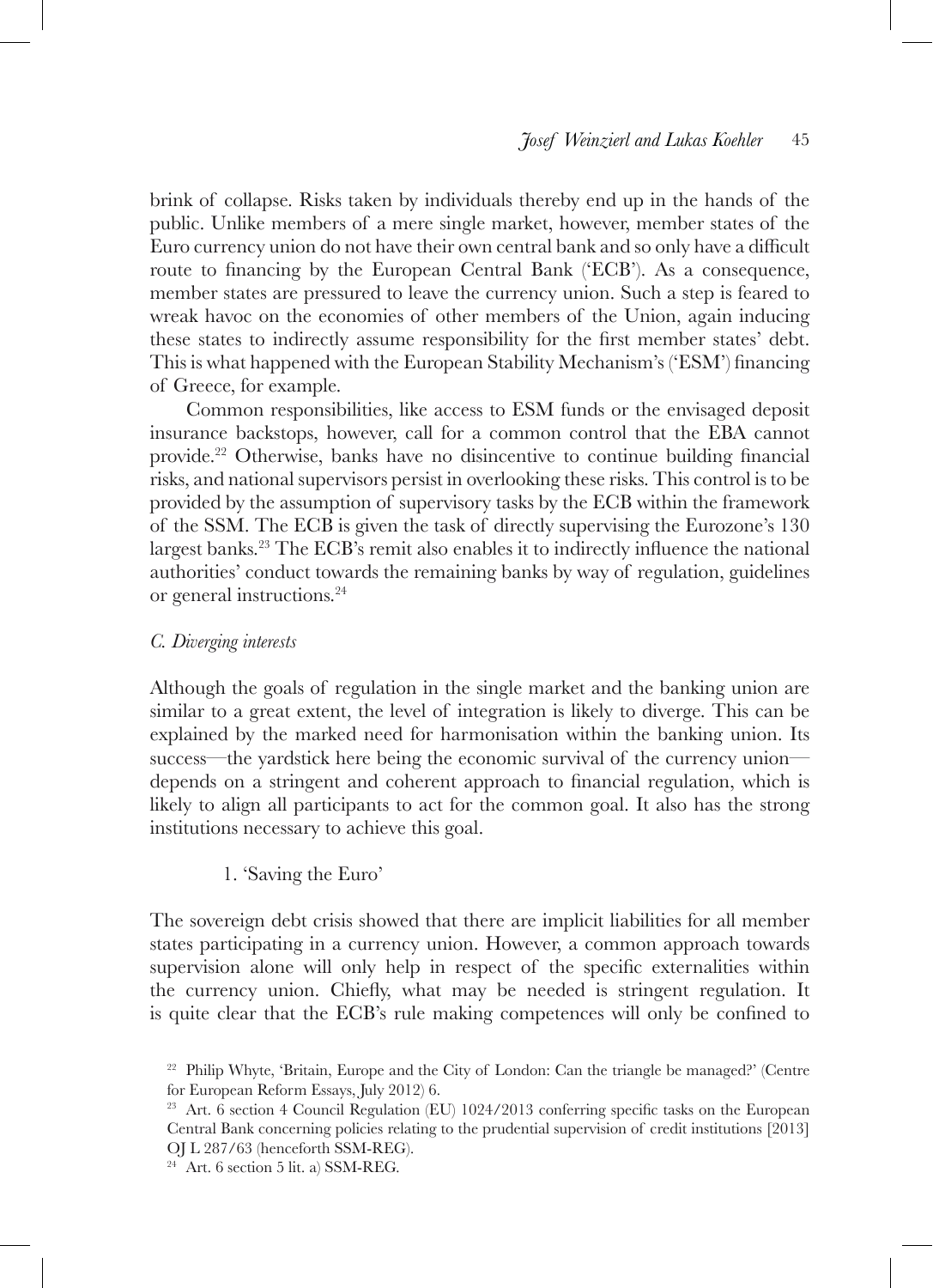administrative rule-making and might, therefore, not satisfy this demand.25 This raises the issue of possible primary legislation, coming from the European level, that would be binding on all European single market participants, including the United Kingdom, to address this need. That way, the United Kingdom might be subjected to legislation tailored to Eurozone needs.

Banking union members as a whole have a strong interest in the coherent and effective regulation and supervision to remedy said negative externalities. Furthermore, such common control also serves as a moral and political precondition for access to common funds in shape of the ESM and the envisaged deposit insurance. Costs of badly drafted regulation and supervision of banks in member state A should not be borne by the uninvolved member states B, C and D. To attenuate the possibility for such 'moral hazard' behaviour of member states, a level playing field for financial services must be provided.26 This is a project that may well translate into a legislative desire for very detailed and comprehensive harmonisation. The frequent mentioning of the 'single rulebook' being the 'backbone' of the banking union speaks volumes.<sup>27</sup>

#### 2. Shielding the City

Although the situation is likely to change materially post-Brexit, the case of the United Kingdom still serves as an illuminating and representative example for the issue all non-Eurozone members of the single market face. In 2014, the contribution of the financial services sector to the United Kingdom's economy amounted to  $\angle$  127 billion in gross value added; around 8% of the total national output.<sup>28</sup> This is significant compared to Germany and France, whose financial industries only make up around 4%.29 Beyond that, the export of financial services of the United Kingdom to the EU amounted to  $\angle$  20 billion, contributing about 1% of its GDP.<sup>30</sup> It follows that regulatory efforts impairing the financial industries' profitability for

<sup>25</sup> Art. 4 para 3 SSM-REG.

<sup>26</sup> Guido Ferrarini, 'Single Supervision and the Governance of Banking Markets' (2015), ECGI Law Working Paper No 294/2015, 3 <http://ssrn.com/abstract=2604074> accessed 18 April 2016. <sup>27</sup> Cf. Council <http://www.consilium.europa.eu/en/policies/banking-union/single-rulebook> accessed 18 April 2016.

<sup>28</sup> Gloria Tyler, 'Financial Services: contribution to the UK economy' (House of Commons Library, 26 February 2015) <http://www.parliament.uk/briefing-papers/sn06193.pdf> accessed 18 April 2016.

<sup>29</sup> Statista, 'Anteil des Finanzsektors an der Bruttowertschöpfung Deutschlands von 1995 bis 2014' <http://de.statista.com/statistik/daten/studie/309545/umfrage/anteil-des-finanzsektors-amdeutschen-bip/> accessed 18 April 2016.

<sup>30</sup> Mark Hanrahan, 'Brexit: London Financial Sector Divided Over Risks of EU Departure' International Business Times (18 February 2016) <http://www.ibtimes.com/brexit-londonfinancial-sector-divided-over-risks-eu-departure-2311226> accessed 18 April 2016.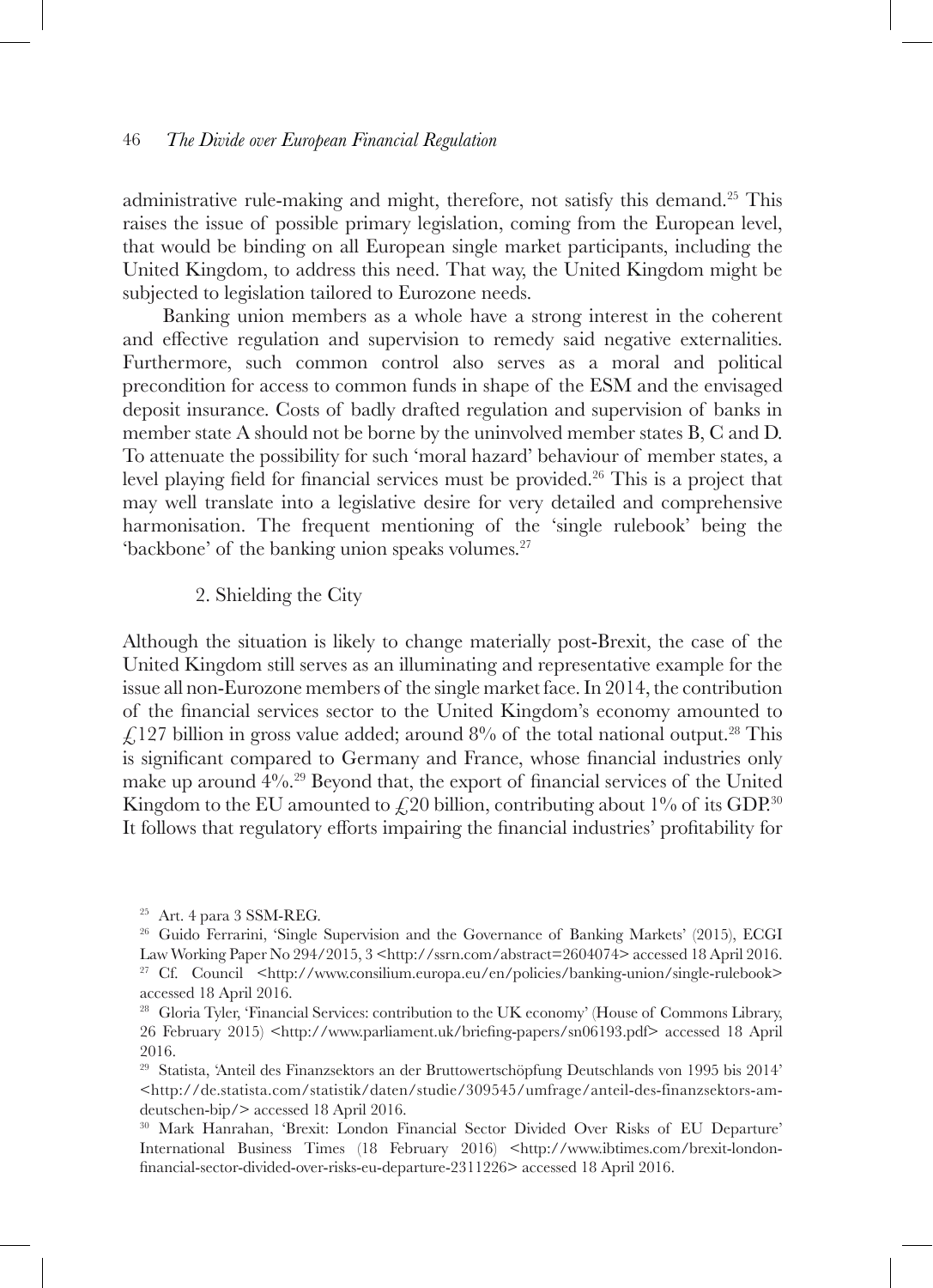all member states will harm the United Kingdom's economy significantly more than others.<sup>31</sup>

This estimate is in juxtaposition to the supposed aim of financial regulation, namely benefiting the economy as a whole by the internalisation of negative externalities caused by financial activity. However, in a single market, those externalities are also imposed on parties sitting across borders, as the financial crises illustrate.32 In that case, appropriate financial regulation will primarily benefit these countries' economies, while taking benefits from the City, previously enjoyed by the lack of internalisation.<sup>33</sup> The real impact of financial regulation can, ultimately, only be proved by reality. For the sake of the argument, this article henceforth assumes intrusive financial regulation may be detrimental to the United Kingdom's and other non-Eurozone member states economic interest.

In any case, this article is only concerned with what may be *perceived* as a threat in this regard. Calls for 'safeguarding' the City drew on the fear of other member states deliberately or recklessly harming the United Kingdom by introducing burdensome regulation at the European level, thereby damaging the country's economic model.34 In general, this danger has always existed in the single market. The formation of the banking union, however, brings along a new level of common interest for strong regulation among participating members that makes this concern more severe.35

Having similar interests significantly facilitates coordination among actors. If the perceived costs that regulation brings are not evenly distributed among member states, unaffected countries have less incentive to abstain from harmful legislation. It was noted that Eurozone members have a common interest in strong regulation aimed at reducing moral hazard incentives and securing coherence of regulation and supervision.36 In contrast, the United Kingdom's economic exposure to the financial sector attenuates its interest in strong financial regulation—at least as long as the United Kingdom's overall benefits from that regulation in the way that tax revenue from the financial sector minus the incurred costs from bail outs or economic crises is positive.<sup>37</sup> The bloc of 19 Euro countries may decide on regulatory projects among themselves (coordinated by the ECB or in Eurogroup

 $31$  Whyte (n 22) 4.

 $32$  Cf. John Armour et al (n 6) Ch. 4.6.

<sup>&</sup>lt;sup>33</sup> This does not not necessarily imply that current regulation is softer than in other member states of the single market, cf. Whyte (n 22) 4, but given the integration of the banking union it might well be in future.

<sup>34</sup> Alex Barker (n 3).

<sup>35</sup> See Section 3.B.2.

<sup>36</sup> ibid.

<sup>37</sup> Cf. John Armour et al (n 6) Ch. 4.6.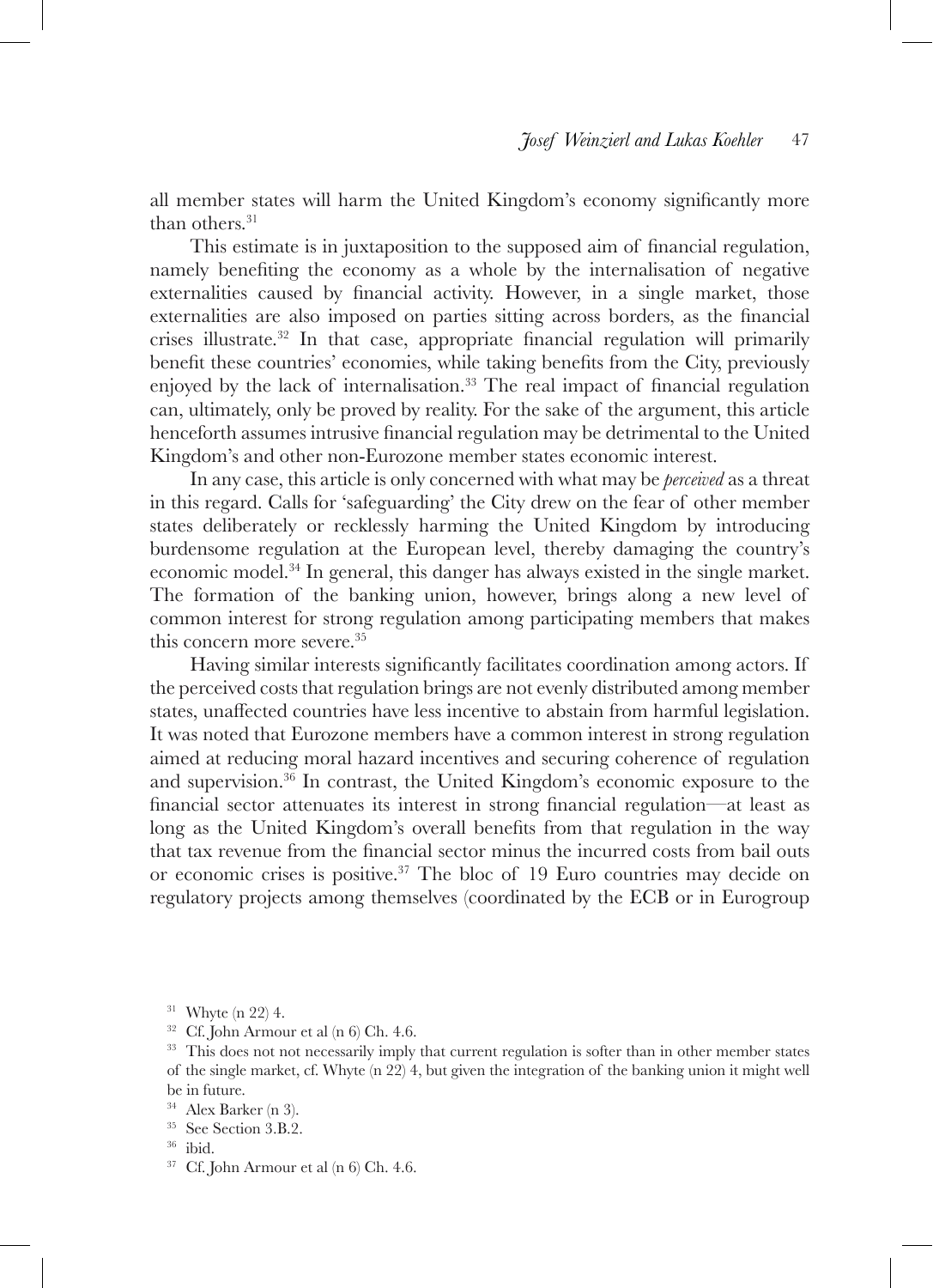meetings) and subsequently force this regulation through single market institutions. This phenomenon is what is referred to as the 'Eurozone caucus'.<sup>38</sup>

Not only could this facilitate the introduction of rules that harm the non-Eurozone members of the single market, it is also to be doubted whether their concerns will be seriously heard and taken into account at all, given that it will be outvoted anyway. As a consequence, the United Kingdom may lose its influence over the rules set for financial markets.39 The United Kingdom has already lost the fight over rules on bankers' bonuses included in CRD IV and its further specification by the European Banking Authority. Remarkably, not a single non-Eurozone member state stood by the United Kingdom. A source of valuable experience and knowledge of policymakers and regulators, which could otherwise be harnessed to the benefit of the entire single market, may therefore in fact be left untapped.

# 4. The Potential for Discrimination in European Law-Making Procedures

The arguments above concern discrimination in the relevant procedures of financial law-making in the EU, which could, allegedly, result in detrimental and burdensome legislation for financial centers outside the Eurozone, such as the City of London and other non-Eurozone member states.40 In an attempt to structure these concerns, it is illuminating to distinguish between two sorts of procedures. Firstly, there is the ordinary legislative procedure, which is especially used in Art. 114 Treaty on the Functioning of the European Union41 ('TFEU')—allowing for a harmonisation of national rules aiming at the establishment and functioning of the internal market. Secondly, there are the voting rules in the agencies, especially the EBA (see Art. 44 EBA-REG), whose task it is to implement and complement the substantive banking regulation laws in daily practice. Both are potential sources of perceived discrimination from the perspective of non-Eurozone member states.

#### *A. Voting in the Council of the European Union*

The ordinary legislative procedure according to Art. 294 TFEU entails a qualified majority vote ('QMV') by the Council. The Single European Act in 1987 was the first instance where the member states—thereby amending the European Treaties—decided to depart from the unanimity requirement for voting in the

<sup>38</sup> Frank Vibert, 'Can Cameron achieve a new relationship between member states inside the Eurozone and those outside?' (BrexitVote, 20 November 2015), accessed 18 April 2016.

<sup>39</sup> Whyte (n 22), 6.

<sup>40</sup> See Section 3.C.2.

<sup>&</sup>lt;sup>41</sup> This competence to harmonise has been widely used to establish the new supervisory authorities and substantive regulatory harmonisation in the past few years, see, for example, EBA-REG or CRR.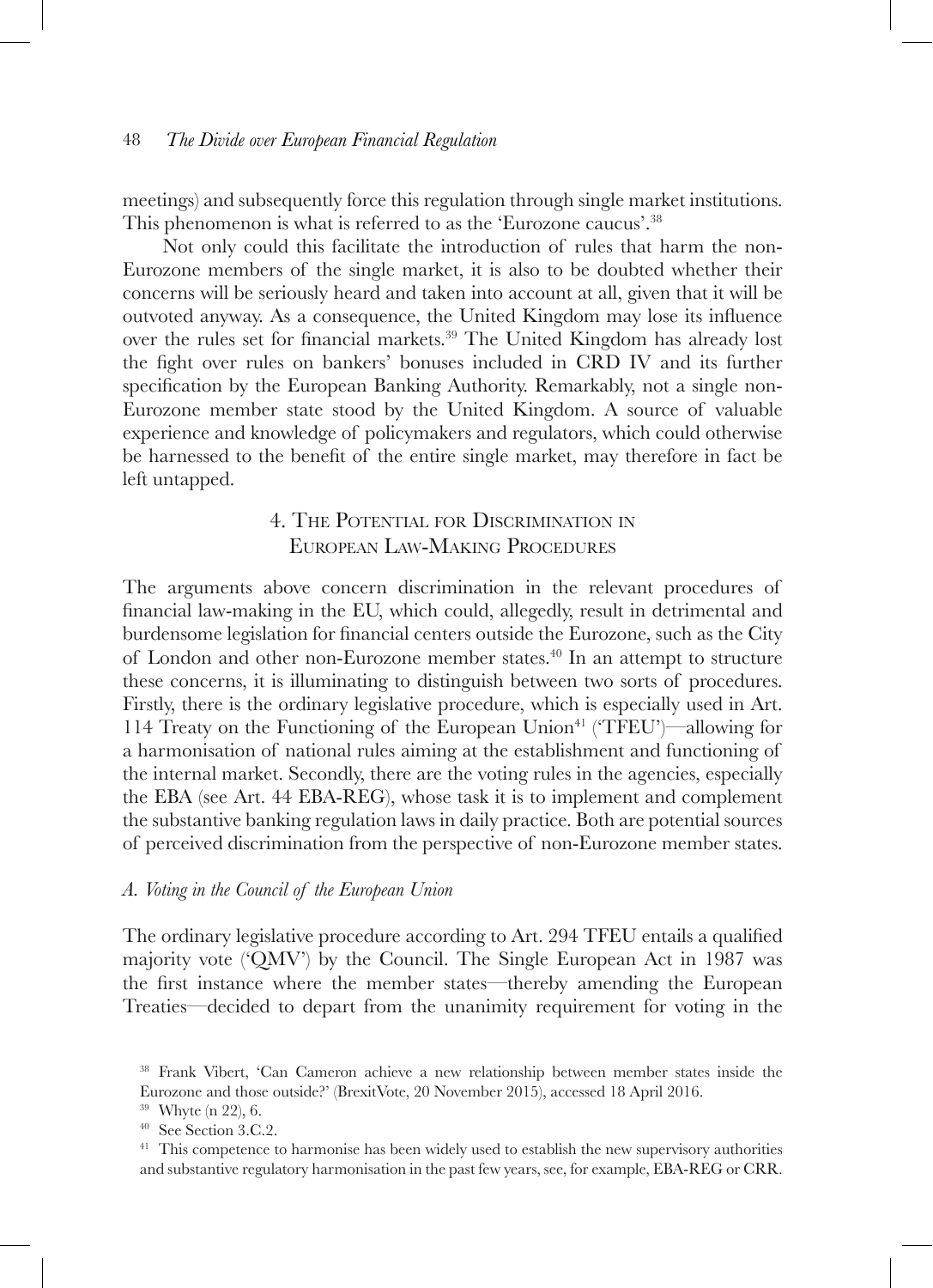Council with regard to the Single Market and established a QMV procedure.<sup>42</sup> Yet, even under the Lisbon regime, there is an amended and rather complicated mechanism which tries to secure the interests of all member states while still allowing for efficient decision making, Art. 16(4)(5) Treaty on the European Union ('TEU').

The potential for discrimination arises from the fact that in the competent Ecofin Council,<sup>43</sup> the Eurozone member states have the necessary majority by themselves.44 This makes it difficult for those countries which are not members of the Eurozone to influence the general framework of regulatory policy and the legal texts to a satisfying extent. Under the new mechanism established by the Treaty of Lisbon, which finally replaced the old mechanism on 1st November 2014, the 19 Eurozone members exceed the 65% qualified majority threshold and hence do not need the non-members to agree to their proposal. The assumption that this is, or could be, exploited remains speculative because it seems almost impossible that a proposal opposed by most of the non-Eurozone members would have a chance of success in the European Parliament. Furthermore, it is far from given that the Eurozone members would, as a whole, pursue a single regulatory strategy.45

However, the fact remains that the harmonised banking regulation rules, as incorporated in the CRR, are predominantly shaped and influenced by the Eurozone members and cannot be opposed by the non-Eurozone members, let alone by a single state like the United Kingdom. This of course reflects the current status of the EU in terms of integration because any member state can be outvoted in the Council. Whether there are effective safeguards against considerable harm to national policy by being outvoted shall be discussed in Part C of this Section.

### *B. Agency Rule Setting: The Arrangement in the EBA*

Apart from the ordinary legislative procedure, there is a second formal source of discrimination identified by British fears. The main agency responsible for the implementation of the substantive regulatory laws, for soft law guidance, and the systemic stability of the financial system as a whole is the EBA, located in London. The EBA was equipped with a double majority voting rule, intended

 $42$  For an overview of the important changes brought about by the Single European Act see Maria G. Cowles, 'The Single European Act' in Erik Jones, Anand Menon and Stephen Weatherill (eds), The Oxford Handbook of the European Union (OUP 2012).

<sup>&</sup>lt;sup>43</sup> Ecofin is the common abbreviation for the Economic and Financial Affairs Council. The Ecofin Council is the Council of the European Union in the special area of economy and finance. It is made up of the economics and finance ministers from all member states.

<sup>44</sup> See the detailed chart of the voting shares in British Bankers Association, Eurozone Caucasing, A Challenge to the European single financial market (June 2014) 14.

<sup>45</sup> Paul Craig and Menelaos Markakis, "The Euro Area, its Regulation and Impact on Non-Euro Member States, in Panos Koutrakos and Jukka Snell (eds), *Research Handbook on the Law of EU's Internal Market* (Edward Elgar, 2016) (forthcoming) 4(a)(i); also Vilbert (n 38).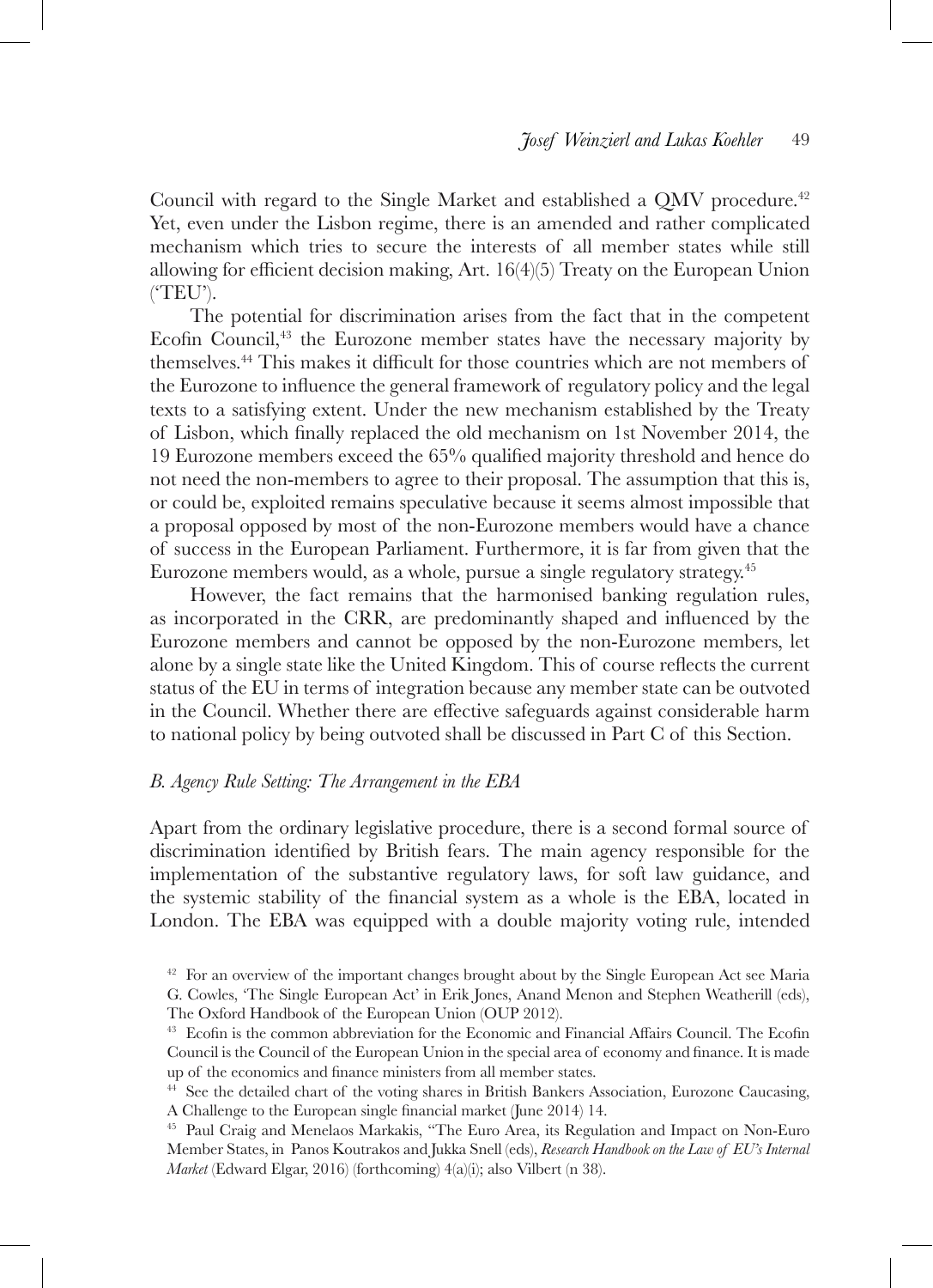to secure the interests of the member states without the Euro as their single currency.46 When adopting a new standard or rule, the mechanism requires that there is sufficient support by Eurozone members and non-Eurozone members. It seems that British fears are less salient here because the non-Eurozone members succeeded in introducing this safeguard. Yet again, a single country cannot oppose certain initiatives of the authority if it does not find sufficient allies amongst its group. A pertinent example for this was the introduction of bankers' bonus caps promoted by the EBA, where the United Kingdom could not gather enough support for its opposition. Although the United Kingdom lodged an application of annulment at the European Court of Justice ('ECJ') as a result, it decided to withdraw the application once Advocate-General Jääskinen issued his opinion and recommended dismissal of the application.47

#### *C. Discrimination as a Legal Test in a Voting Procedure*

The specific form of discrimination that could arise in these circumstances is twofold. Firstly, the fear is that the ordinary legislative procedure allows the integrated Eurozone members to implement their view of regulatory policy by setting up rules which serve their interests. Secondly, the non-Eurozone members seem to assume that the EBA is a possible danger to financial centres outside the Eurozone as long as it orientates its regulatory policy along the interests of the Eurozone.

Legally speaking, both submissions raise the same formal question: is it possible that the outcome of the Union legislative process could technically amount to a discrimination of one specific (group of) member state(s) because the interests of the Eurozone members can be different from those of the non-Eurozone members? The question at the moment is not whether Art. 18 TFEU, which prohibits any discrimination on grounds of nationality, or any general principle of non discrimination under Art.  $6(3)$  TEU, $48$  covers this form of discrimination, but whether it is *ex ante* possible, once the respective procedure for the adoption of the legal text is followed.

<sup>46</sup> See Art. 44 EBA-REG. Note that it is almost impossible for the EBA to remain in London after the envisaged Brexit, which was already confirmed by EU officials in the aftermath of the UK Referendum.

<sup>47</sup> Case C-507/13 UK/Parliament and Council (ECJ, order of 09 December 2014); it is a rare case where the exception of Art. 51 Statute of the Court of Justice of the European Union applies so that the ECJ had direct jurisdiction in an action of annulment and not the General Court.

<sup>48</sup> This provision enables the ECJ, *inter alia,* to derive general principles of EU Law from constitutional traditions common to the member states. See, especially with regard to non-discrimination based on age, Case C-144/04, Mangold, [2005] ECR I-9981.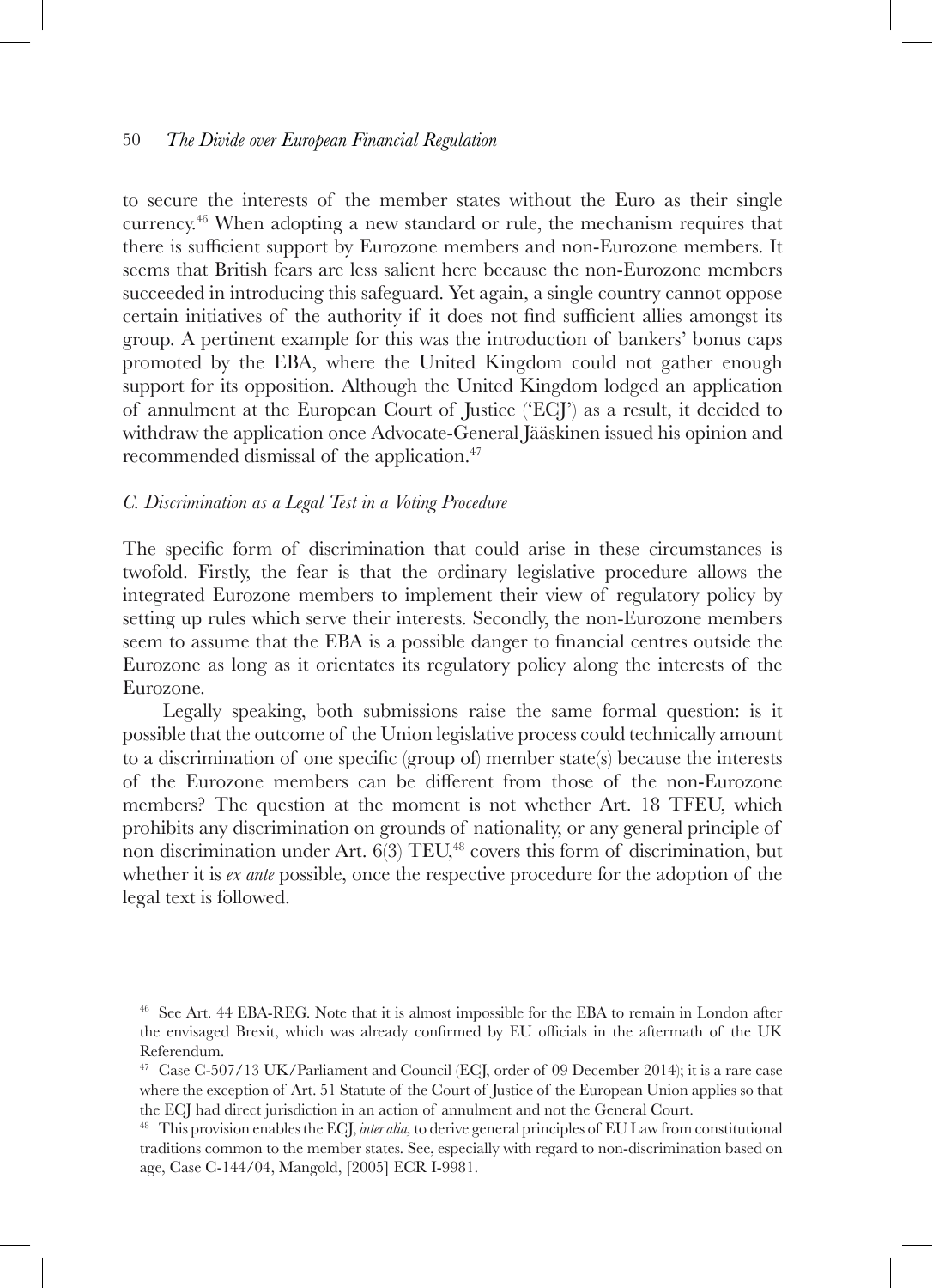### 1. Discrimination by Being Outvoted

It is indeed hard to imagine that this question concerning discrimination can be answered in the affirmative because the European Treaties (TEU and TFEU) as an agreement of all member states ensure that the procedural and substantive interests of each of them are safeguarded to an appropriate extent in the respective fields of action. At the same time, there are material safeguards such as the principle of conferral or the principles of subsidiarity and proportionality, which are stipulated in Art. 5 TEU, that prohibit legal infringements, so that voting rules departing from unanimity as such cannot be exploited to harm disagreeing member states. In the area of interest at hand, one could point to the single market of financial services which is not to be impaired by measures that benefit the Eurozone, such as a deeper integration in banking supervision. Being outvoted in a majority decision cannot therefore amount to discrimination as such. A suitable mechanism depends on the member states as a whole. They set up a system where they find individual interests are sufficiently taken into account while ensuring a smooth decision making process.

# 5. A Perspective from the Principles of PROPORTIONALITY AND SUBSIDIARITY

It is possible to reinterpret the concerns by focusing on the outcome of legislative procedures for the member states. The claim is that the EU imposes a regulatory concept that is dominated by Eurozone concerns and does not properly take into account the interests of a non-Eurozone financial centre like currently the City of London. Put this way, the claim is one of the vertical competence principles of subsidiarity (a certain measure has to be taken at the most appropriate level, for example the member state level) and proportionality (a European legislative or administrative act may not go beyond what is necessary to achieve the envisaged aim) as stipulated in Art.  $5(4)$  TEU<sup>49</sup>, preventing the EU from encroaching on member states competences in an unjustified way.<sup>50</sup> These principles intend to ensure that once the EU has a competence to act, this competence has to be exercised in a way that secures the competences which remain with the member states. An example is adopting a Directive rather than a Regulation because the

<sup>49</sup> The wording of Art. 5(3) and Art. 5(4) TEU is: 3. Under the principle of subsidiarity, in areas which do not fall within its exclusive competence, the Union shall act only if and in so far as the objectives of the proposed action cannot be sufficiently achieved by the Member States, either at central level or at regional and local level, but can rather, by reason of the scale or effects of the proposed action, be better achieved at Union level.

<sup>4.</sup> Under the principle of proportionality, the content and form of Union action shall not exceed what is necessary to achieve the objectives of the Treaties.

<sup>&</sup>lt;sup>50</sup> As most of the secondary law instruments are agreed upon using Art. 114 TFEU as internal market competence, both concepts apply to this shared competence, Art. 4 (2) (a) TFEU.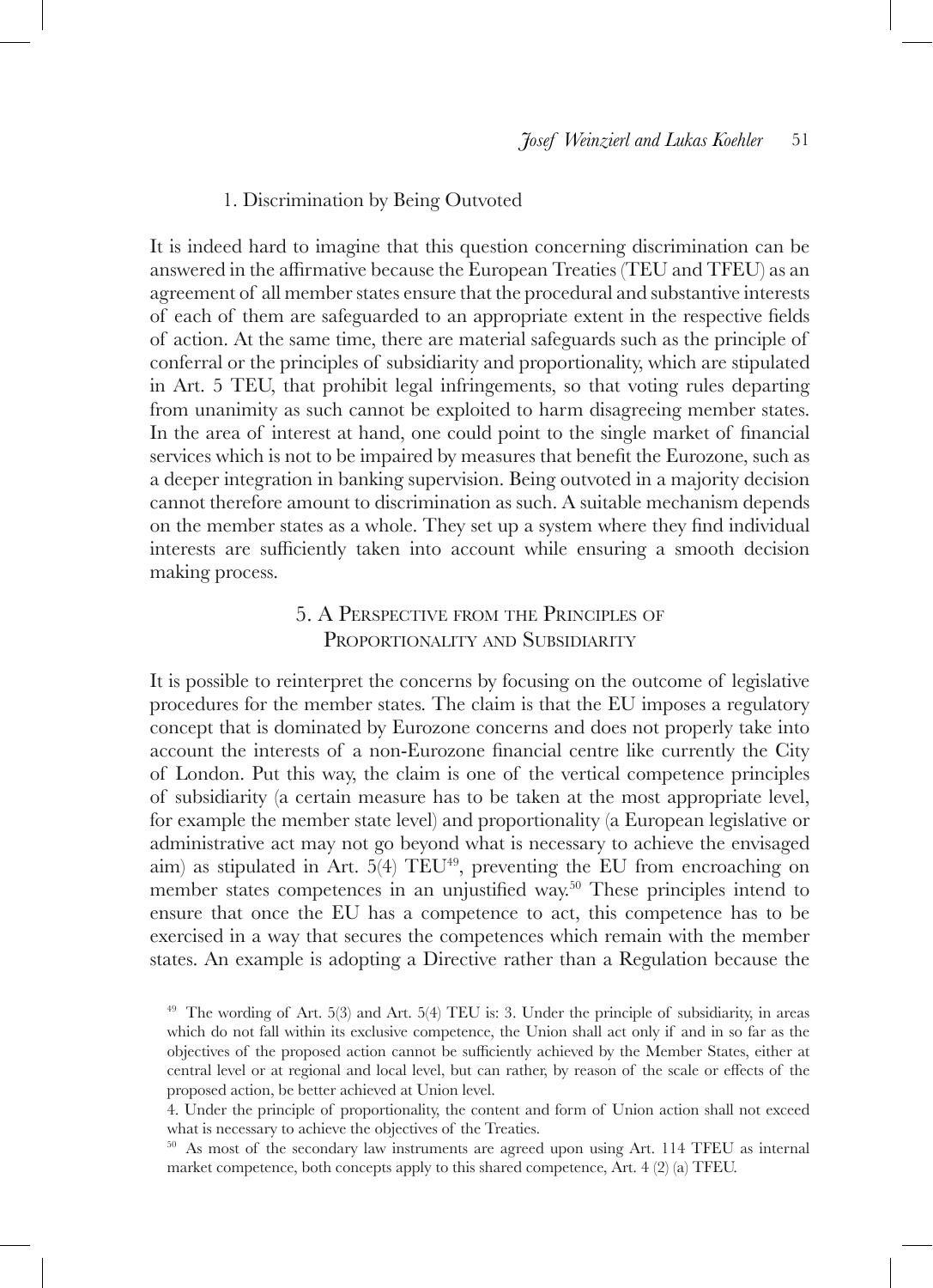former generally, especially in its minimum harmonising form, gives the member states some leeway in implementing it. Applications challenging EU legislative acts based on such concerns became significantly more important with the introduction of a QMV system in the Council because those member states who did not support a proposal could challenge the proposal before the ECJ.<sup>51</sup>

Turned into a subsidiarity and proportionality claim, *viz.* that the planned regulative act is too intrusive and encroaches on the member states' area of competence, the interesting structural point remains that the argument does not rely on the regulatory autonomy of all member states potentially harmed by the harmonising legal act. Rather, it entails that individual member states are worse off because the impact on their financial sector is more severe than on other affected member states. However, the principles of subsidiarity and proportionality are designed to operate in order to maintain the vertical competence division as established by the TEU and TFEU and to prevent competence creep by the EU legislature, and not to balance the interests of individual member states in the political bargain.52 It can be argued that the instruments of proportionality and subsidiarity review are not intended to legitimise political fears of those member states who did not convince the majority in the law making process. Instead, they are concerned with an objective, abstract assessment of the regulatory project in question with regard to an existing EU competence. As R. Liddle put it recently: 'A veto right for London on City questions would also breach a fundamental principle of the EU. If every member state demanded special protection for the sector which was most crucial to its economy, there would be no single market'.<sup>53</sup> This means that an interpretation of the principles governing European legislation as allowing individual member states to protect and veto whatever, in their view, is economically important would undermine the very concept of the integration, be it in the Eurozone or in the entire EU.

# 6. Safeguards against Potential Threats to National Interests

It is clear that the terminology of discrimination in relation to voting procedures is inappropriate. Nevertheless, it is illuminating to carve out the means by which individual or group interests of member states in the European legislature are protected and to assess whether these mechanism discussed below function as

<sup>&</sup>lt;sup>51</sup> The most important case in this regard so far is Case C-376/98 Germany/Parliament (Tobacco Advertising I) [2000] ECR I-8419, because it is the only occasion the ECJ found Art. 114 not to be the correct legal basis and invalidated the legal act. In this case, Germany was outvoted in the Council and subsequently brought an action for annulment.

<sup>52</sup> See, Paul Craig, 'Subsidiarity: A Political and Legal Analysis' [2012] JCMS 72.

<sup>53</sup> Roger Liddle, 'Securing fair treatment between the "euro-ins" and "euro-outs"' (Policy Network, 6 November 2015) <http://www.policy-network.net/pno\_detail.aspx?ID=4999&title=Securing

<sup>+</sup>fair+treatment+between+the+%E2%80%98euro-ins%E2%80%99+and+%E2%80%98euroouts%E2%80%99> accessed 15 January 2016.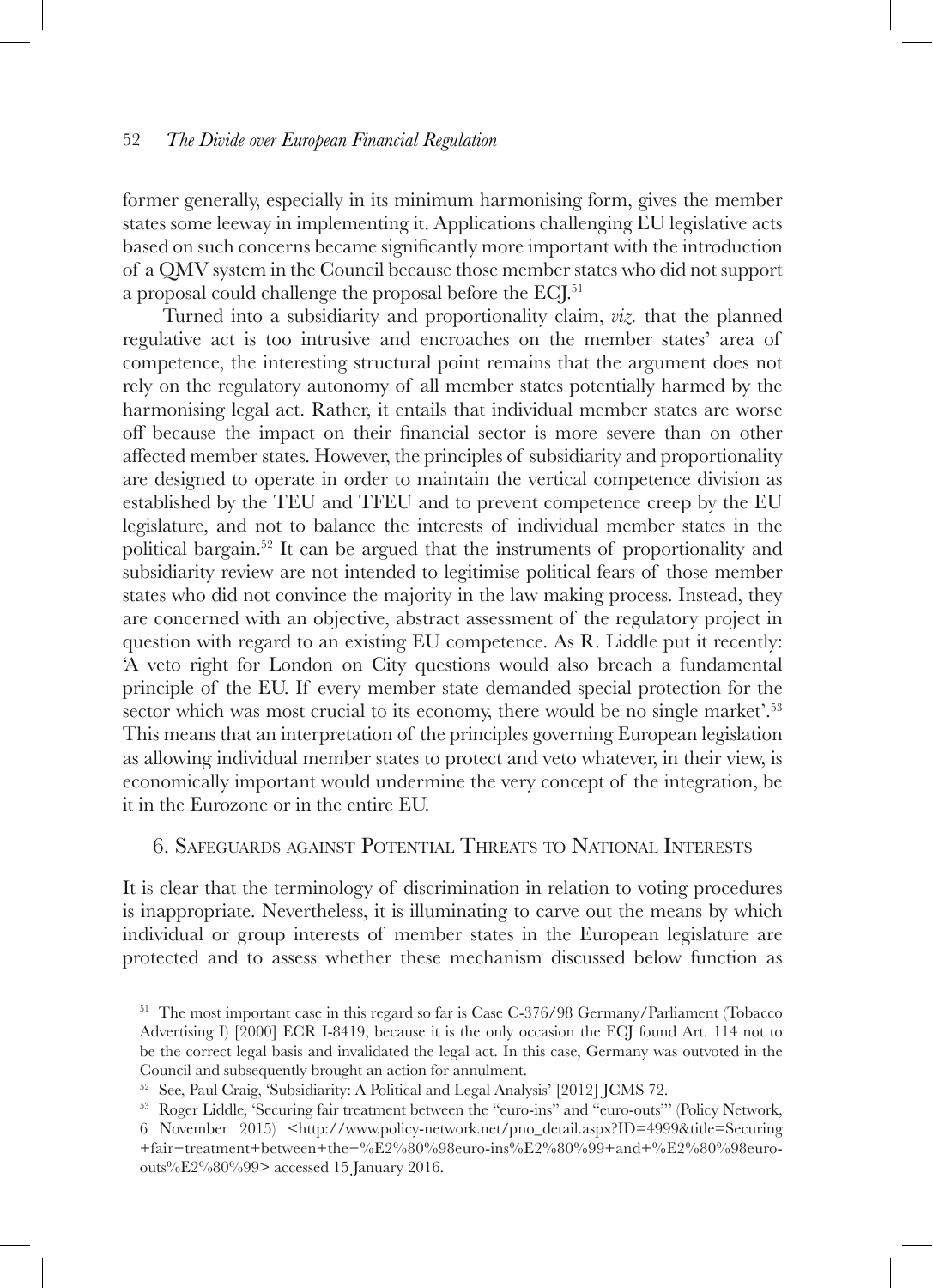effective means for safeguarding national interests, such as those of the United Kingdom in the financial regulation debate. In this respect, it is essential to distinguish between formal safeguards such as the discussed voting rules and substantive safeguards that constrain the action of the institutions.

#### *A. Formal Safeguards: Voting Rules*

Formal safeguards deal with procedural requirements in reaching decisions, as opposed to substantive mechanisms where the main tool at work is court scrutiny, and can be qualified as *ex ante* measures since they are used to ensure that the relevant interests are taken into advance. The most important formal safeguards when it comes to taking into account diverging interests at the European Union level are voting rules. Naturally, unanimity would be the strongest safeguard against any perceived discrimination because all interests would be accommodated. It is not surprising that the British government in 2011 proposed such a unanimity rule for voting that affected financial regulation rules.<sup>54</sup> The proposal failed as it did not attract enough support by other member states. The United Kingdom finally refrained from subscribing to the European Fiscal Compact.<sup>55</sup> The most important step with regard to voting rules certainly came about with the Single European Act 1987 which finally abandoned the unanimity requirement for agreeing on legislative proposals in the Council of the European Union for matters regarding the Single Market.56 This marked a milestone in the integration process as it formed the transition from purely intergovernmental to a more supranational model where legislative acts could become binding on member states that did not support them, thus a major restriction on the sovereignty of each member state.

A weaker version of a voting rule safeguard has been implemented in the decision making process of the EBA, where according to the double majority requirement of Art. 44 EBA-REG Eurozone members as well as non-Eurozone members need to support the proposal to a significant extent, a simple majority of each group. Of course, voting rules in this procedure are not an efficient safeguard because the same lock does not exist in the law-making Council, so that the binding regulatory rules as such cannot be vetoed by the non-Eurozone members. Only the standards and technical rules which fall in the rather tightly constrained competence of the EBA can be vetoed this way.57

<sup>54</sup> ibid.

<sup>&</sup>lt;sup>55</sup> For a detailed assessment see Michael Gordon, 'The United Kingdom and the Fiscal Compact: Past and Future' (2014) 10 European Constitutional Law Review 28.

<sup>56</sup> See Section 4.A.

<sup>&</sup>lt;sup>57</sup> This is partly due to the Meroni doctrine of the ECJ; see Case 9/56 Meroni/High Authority [1958] ECR I-0011. For a thorough discussion of the current application of the doctrine, see: Merjin Chamon, 'EU agencies: does the Meroni doctrine make sense?' [2012] Maastricht Journal of European and Comparative Law 281.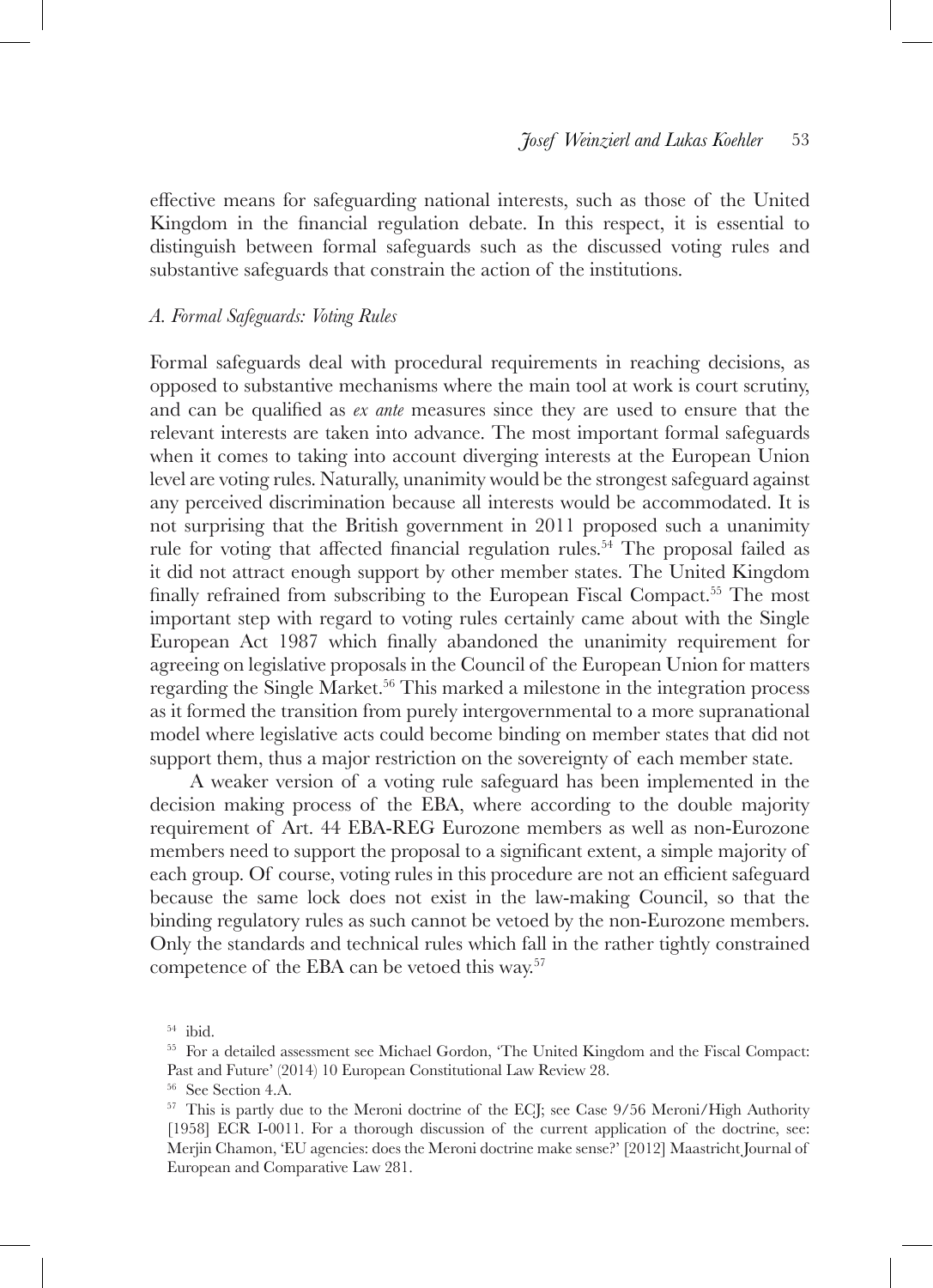There is a softer proposal to resolve issues of diverging interests in the decisionmaking process that would allow one member state to raise its concerns, the socalled 'Ioannina clause',58 which essentially provides that each time a member state feels disregarded by its counterparts and raises concerns of national interest, it can elevate the respective topic from the Council to the head of states and governments in the European Council which then needs to find a solution. This idea was taken up in the European Council negotiations for the 'New Deal for the United Kingdom'. The decision—intended to take effect if the United Kingdom had voted to remain in the EU—contains a clause that enables a request for a discussion of the European Council on proposals which concern non-Eurozone members.<sup>59</sup>

In short, there are several formal safeguards in place to assuage the fears of non-Eurozone member states in relation to discrimination. Moreover, there would be at least four ways of implementing them in the EU legal order, each of them bearing different constitutional weight. $60$  It is clear that the formal safeguards currently in place are not sufficient to reconcile the concerns raised by the United Kingdom in the debate of financial regulation but rather follow the integrationist path under way since the Single European Act. Thus, without significant changes, the procedures in the respective institutions in this sense do not provide an effective way of dealing with the fears of non-Eurozone members.

#### *B. Substantive Safeguards in the European Treaties*

The interests of a minority, such as the non-Eurozone members, do not have to be taken into account where there is a sufficient majority without those member states. The question that then arises is: what are the substantive legal safeguards for those minority interests, which protect them from being harmed in a legally relevant way and not just politically outvoted? The most obvious tool to scrutinise these legal acts is to challenge their legality by filing an action of annulment at the General Court under Art. 263(1), 256 TFEU, where member states, according to Art. 263(2) TFEU, are so-called 'privileged applicants'; they do not have to establish

<sup>58</sup> See Vibert (n 38). The origin of the term Ioannina-clause or compromise dates back to a Council meeting in this Greek city, see <http://eur-lex.europa.eu/summary/glossary/ioannina\_ compromise.html> accessed 18 April 2016.

<sup>59</sup> Conclusions of the European Council, EUCO 1/16, 19 February 2016. This new deal is discussed in great detail at by Paul Craig and Menelaos Markakis, (n 45). For the discussion of the Ioannina-clause (labelled 'emergency break') see ibid at 4(b)(v).

<sup>&</sup>lt;sup>60</sup> Cf. Vibert (n 38), mentioning agreements (i) between members of the European Council, or (ii) between the institutions (Council, Commission and EP), or (iii) by a Protocol attached to the Treaties, or (iv) by changes to the internal provisions of the Treaties.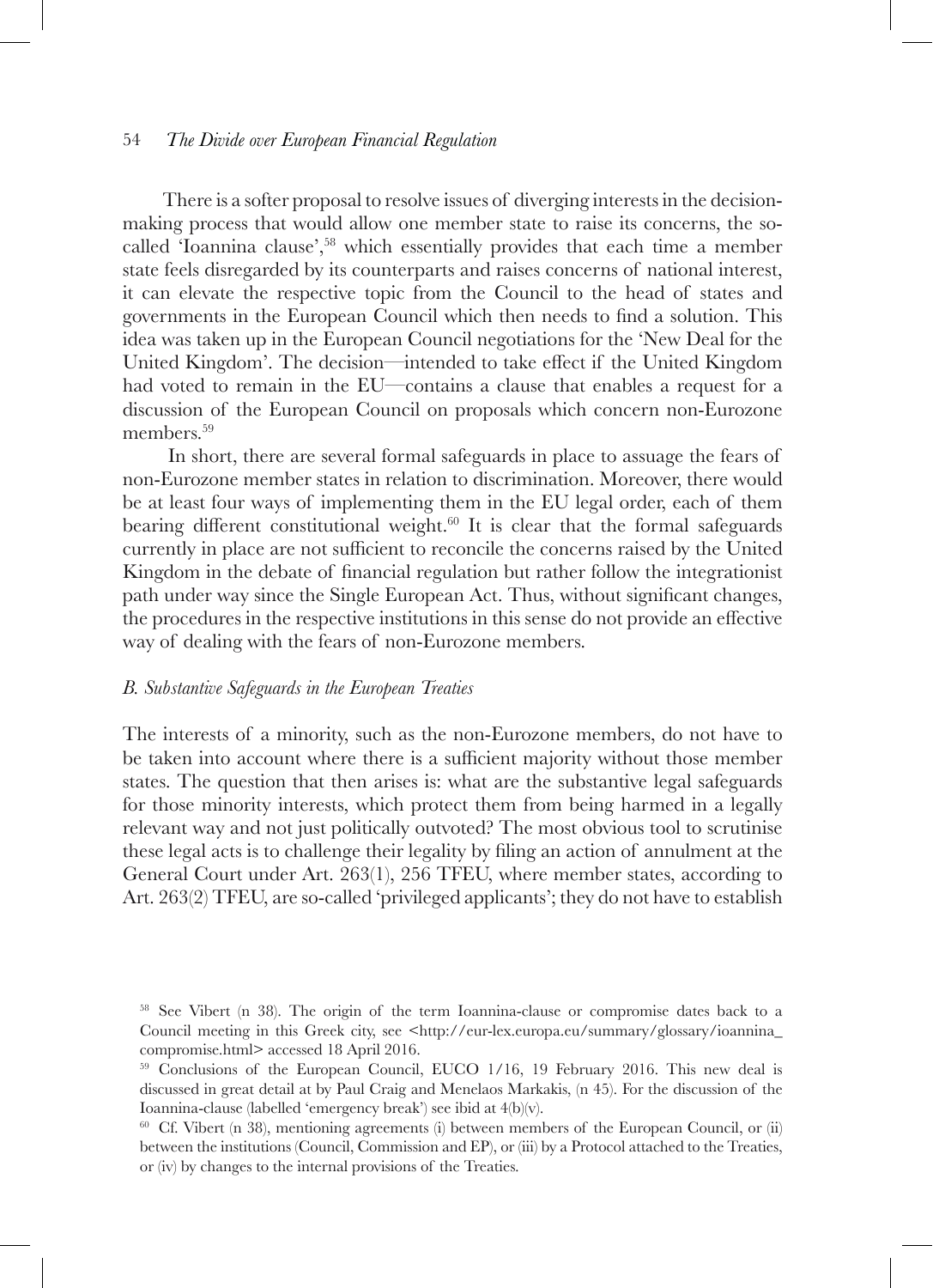a specific legal interest in bringing proceedings.<sup>61</sup> The grounds for annulment are, however, limited to those mentioned in Art. 263(4) TFEU, so that general challenges seeking an overall assessment of a legal act are excluded. Furthermore, in judicial proceedings, the underlying policy concerns are not balanced again; rather, policy concerns are replaced by the court's assessment since this will not threaten the institutional balance. The long-standing jurisprudence of the European Court is to grant the EU legislator, as well as an expert decision-making body such as the EBA, a broad margin of discretion to reach specific policy decisions through the defined procedures.62 Nonetheless, the Treaties place limits on this discretion which regarding minority interests—primarily consist of the following principles, which act as constraints on the EU legislator.

### 1. Art. 18(1) TFEU: Non-Discrimination

Art. 18(1) TFEU provides that within 'the scope of application of the Treaties, and without prejudice to any special provisions contained therein, any discrimination on grounds of nationality shall be prohibited'. Art. 18 TFEU makes clear that the principle of non-discrimination forms one of the central pillars of the European Union's self-understanding. However, it is doubtful whether Art. 18 TFEU can be operationalised in the present context because the wording 'on grounds of nationality' as well as the systematic context of the provision, i.e. Part Two of the TFEU on Non Discrimination and Citizenship, indicate that the object of protection are the union citizens as individuals,<sup>63</sup> or the individual economic entities relevant for the free movement provisions. Art. 18 TFEU therefore seems to be a rather weak tool to challenge a legislative act with the argument that a member state was discriminated because his interests were not sufficiently taken into account. This terminology is questionable because of the very fact that the procedures in the TFEU preclude a direct discrimination from taking place. For example, the United Kingdom recently challenged a measure by the ECB claiming precisely that 'the ECB's location requirement infringes the principle of non

<sup>61</sup> In Case T-496/11 UK/ECB (CFI, 4 March 2015), where the UK successfully challenged the ECB's regulatory power to require clearing houses to be established in the Eurozone, this was discussed thoroughly as the UK is not part of the Eurozone. Despite contrasting reports, this decision contains no legal strengthening of the single market as opposed to an alleged policy of the ECB to discriminate the non-Eurozone member states, because the application was successful even before these matters were dealt with.

 $62$  See, for example, Case C-58/08 Vodafone and others [2010] ECR I-4999, para 52, pointing to the usually applied test that a measure has to be 'manifestly inappropriate'.

<sup>63</sup> Armin von Bogdandy, 'Art. 18 TFEU' in Eberhard Grabitz, Meinhard Hilf and Martin Nettesheim (eds), *Das Recht der Europäischen Union* (57th supplement 2015) paras 29 ff; Astrid Epiney, 'Art. 18 TFEU' in Christian Calliess and Matthias Ruffert (eds), *EUV/AEUV* (4th edition 2011) para 45.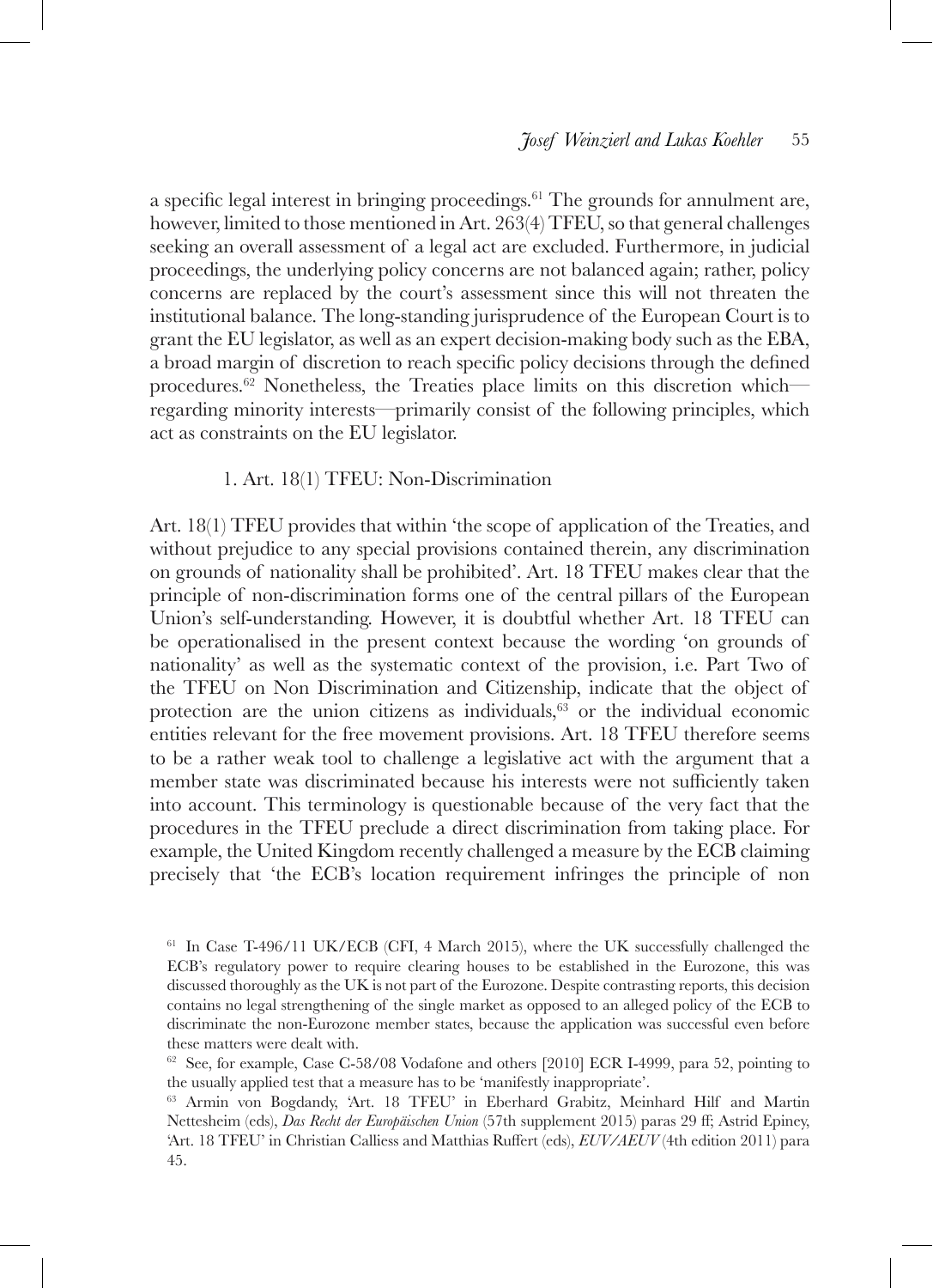discrimination in Article 18 TFEU'.64 It is not clear from the judgment whether the argument is intended to point to discrimination of the member state or of the individual actors in the financial market in London since the Court did not have to assess this claim as it succeeded already based on other grounds. It is submitted here that only the latter claim is substantiated under Art. 18 TFEU because Art. 18 TFEU is explicitly addressed to the individual citizen of the European Union. Non-discrimination on the basis of Art. 18 TFEU can hardly be used with regard to an alleged discrimination of a single member state's interest in a specific policy *per se.*

In the context of financial regulation, one could imagine a potential discrimination of currencies other than the Euro, which is prohibited by the *lex specialis* to Art. 18 TFEU, the free movement of capital in Art. 64 TFEU, so that indirectly the Member State of this currency is harmed. This point is substantiated by Pavlos Eleftheriadis in the context of discussing the ECJ's judgment with regard to the ECB's location requirement mentioned in the last paragraph, which after the Brexit-vote presumably is legal history.<sup>65</sup> Such a perspective—although less relevant for the discussion of a possible discrimination of a member state *per se* is illuminating and leads to the conclusion that the internal market is protected and hierarchically superior to Eurozone interests. Thus, potential discrimination of non-Eurozone members of the EU, which materialises itself in a less favourable treatment of the currency other than the Euro, falls under the pivotal free movement provisions. Therefore, legal protection against an act of the EU, or even of another member state, is available via the available mechanisms in the TFEU. Yet, in the context of common rule setting at the European level for example via the EBA, it is hard to imagine that a single currency outside the eurozone is discriminated in a legally relevant way.

### 2. Article 4(2), TEU: Equality of Member States

The 'Equality of Member States before the Treaties' is a primary legal principle, see Art. 4(2), TEU. It is intended to complement the protection of the national identities of the member states, stipulated in the same paragraph.<sup>66</sup>The ECJ stated in the context of new and old member states: 'The European Union is a union based on the rule of law, its institutions being subject to review of the conformity of their acts, *inter alia*, with the Treaty and the general principles of law. […] Those

<sup>64</sup> UK/ECB (n 61) para 78.

<sup>65</sup> Pavlos Eleftheriadis, 'The Proposed New Legal Settlement of the UK with the EU' (*U.K. Const. L. Blog*, 13th February 2016) <https://ukconstitutionallaw.org/> accessed 15 July 2016.

<sup>&</sup>lt;sup>66</sup> On the interaction of national identity and equality in the context of the supremacy debate, see Federico Fabbrini, 'After the OMT Case: The Supremacy of EU Law as the Guarantee of the Equality of the Member States' [2015] German Law Journal 1003. It should be briefly noted that the threshold for 'national identity' is significantly higher than arguing about a regulatory policy in the City of London so that this provision is not discussed by itself.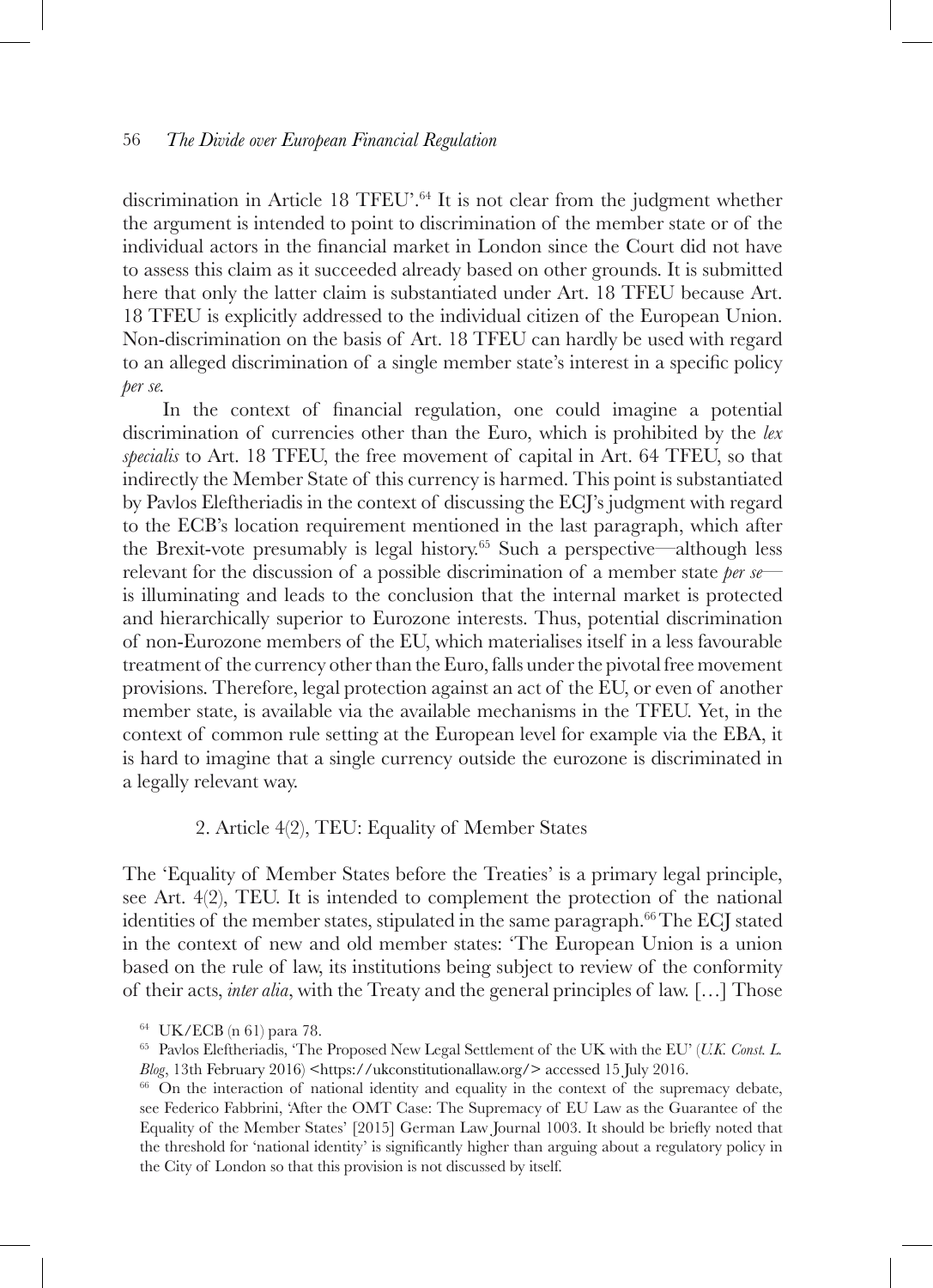principles are the very foundation of that union and compliance with them means, as is now provided for expressly in Article 4(2) EU, that the new member states are to be treated on the basis of equality with the old member states.'<sup>67</sup>

It is crucial to understand that equality in principle can be infringed in two ways: firstly, if like cases are not treated alike without objective justification, and; secondly, if unlike cases are treated alike without objective justification. It is only the latter possibility that is at stake in the debate about financial regulation rules that apply for the entire single market but can be agreed upon without the consent of the non-Eurozone countries. Although it is submitted that the equality mentioned in Art. 4(2) TEU is apt to safeguard smaller or less powerful states from EU law being exploited,<sup>68</sup> it does not act as a safeguard to being outvoted in a political agreement upon regulatory policies as long as EU law is not infringed. This underlines that *a priori*, the primary purpose of Art. 4(2) TEU in the context of equality is the first limb of the principle of equality mentioned above, i.e. that the EU shall be prohibited from treating member states differently where it is not foreseen by the Treaty.

Technically the equality requirement is closely linked with non-discrimination. One could describe these legal instruments as two sides of the same coin, nondiscrimination being a negative prohibition and equality being a positive requirement. The useful peculiarity in our context of competing member states interests is that it is specifically the equality of these member states that is protected by Art. 4(2) TEU. As to the content, it is clear from the outset that equality before the Treaties already entails that the concept of equality does not require that all member states are always treated alike. Rather, a different treatment if set up in the Treaty is incontestable, for example the regulation for the allocation of MEPs for each member state in the European Parliament in Art. 14(2) TEU.<sup>69</sup> Another example can be found in the context of the single market for financial services. Art. 139 TFEU shows that the Treaty acknowledges the different status of Eurozone members and non-Eurozone members.70 This contextualisation already indicates that it will be very hard to argue with the concept of equality of member states when trying to tackle legislative proposals that perhaps fit one of those categories more than the other, as long as the procedures which the Treaty requires are observed. Rather, as has been pointed out by Federico Fabbrini, equality argues for a uniform application of EU law because the equality is threatened by the very fact of allowing a single member state to derogate from it or raise national concerns in

 $67$  Case C-336/09 Poland/Commission (ECJ, 26 June 2012), paras 36 ff.

<sup>68</sup> See Armin von Bogdandy and Stephan Schill, 'Art. 4 TFEU' in Eberhard Grabitz, Meinhard Hilf and Martin Nettesheim (n 63) para 8.

<sup>69</sup> Example taken from von Bogdandy and Schill (n 68) para 7.

<sup>70</sup> See Walter Obwexer, 'Art. 4 TFEU' in Hans von der Groeben, Jürgen Schwarze and Armin Hatje (eds), *Europäisches Unionsrecht* (7th edition 2015) para 24.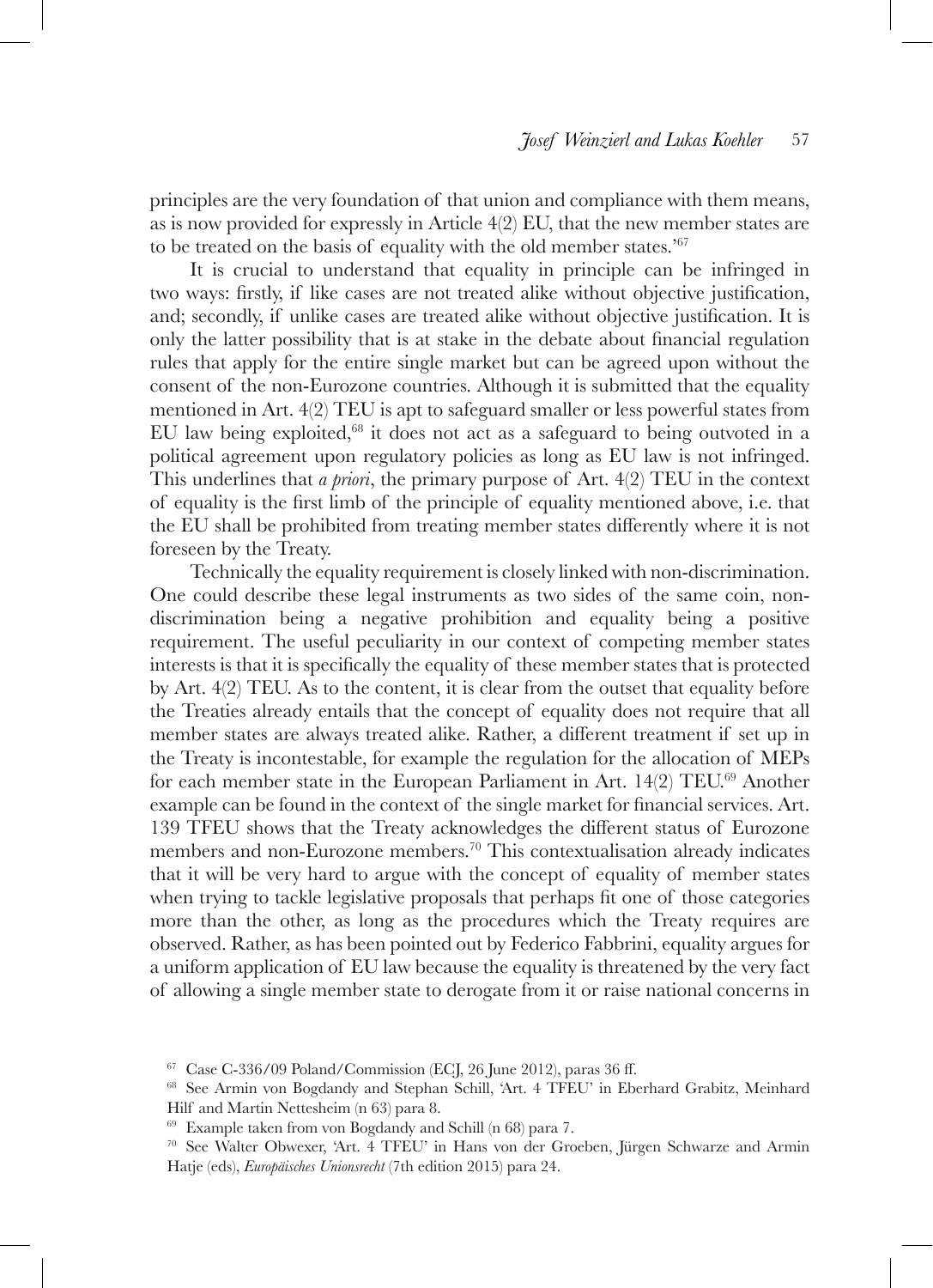varying contexts and thus allowing an EU à la carte.<sup>71</sup> Therefore, 'equality before the Treaties' cannot be invoked to demonstrate a breach of Union law just by being outvoted in the respective bodies.<sup>72</sup>

### 3. Article 114, TFEU and the Single Market

Article 114 TFEU was used as a legal basis for most of the new rules and agencies in the framework of European financial regulation.73 One therefore initially has to assume that the substantial arguments of non-Eurozone countries such as the United Kingdom fall on fertile ground in Art. 114 TFEU. These countries substantially claim that the single market of financial services (freedom of movement for capital and services) may not be hampered by the deeper integration of the Eurozone in the context of the banking union and their majority in the Council as well as in the EBA.<sup>74</sup> A regulatory measure adopted under Art. 114 TFEU according to the ECJ 'must genuinely have as its object the improvement of the conditions for the establishment and functioning of the internal market'75. This conveys the impression that it operates as the best safeguard against discrimination of non-Eurozone member interests. There are several discrepancies in the approaches towards regulatory policies that should be pursued especially between the Eurozone and the non-Eurozone countries such as the United Kingdom.76 The intention of Art. 114 TFEU clearly is to foster the internal market, and not a subset of it, such as the Eurozone.

Yet, for several reasons, it is difficult to construe Art. 114 TFEU as a safeguard against a specific regulatory policy that fits some member states better than others. First, the ECJ only once quashed a legislative proposal based on Art. 114 TFEU for lack of competence and in principle accepts the arguments of the EU legislature for which the ECJ developed a rather loose guide so that the threshold to fulfil the harmonisation criterion is lower than a first glance suggests.77 Second, the focus is clearly on the single market and Eurozone concerns do not appear in a harmonisation measure based on Art. 114 TFEU. Nevertheless, the scrutiny of the Court—whether the correct legal basis was chosen and whether its requirements

<sup>71</sup> Federico Fabbrini (n 66) 1003, 1005; see, also, Case C-174/08 NCC Construction Danmark [2009] ECR I-10567, para 24.

 $72$  The same argument applies for Art. 4 (3) TEU. Under the assumption that the principle of sincere cooperation applies at all for the relationships of the (groups of) member states in a single EU institution like the Council or the EBA—which is more than doubtful—it is legally unimaginable to construct it as obliging the member states to take into account every national interest in the debate.

<sup>77</sup> Stephen Weatherill, 'The limits of legislative harmonisation ten years after Tobacco Advertising: how the Court's case law has become a "drafting guide"' [2011] German Law Journal 827.

<sup>&</sup>lt;sup>73</sup> See Section 3.B.1.<br><sup>74</sup> See David Cameron (n 4).

<sup>75</sup> Germany/Parliament (Tobacco Advertising I) (n 51).

<sup>76</sup> The Bruges Group, The City of London Under Threat: The EU and its attack on Britain's most successful industry (The Bruges Group Publications, author: Tim Congdon) 15.